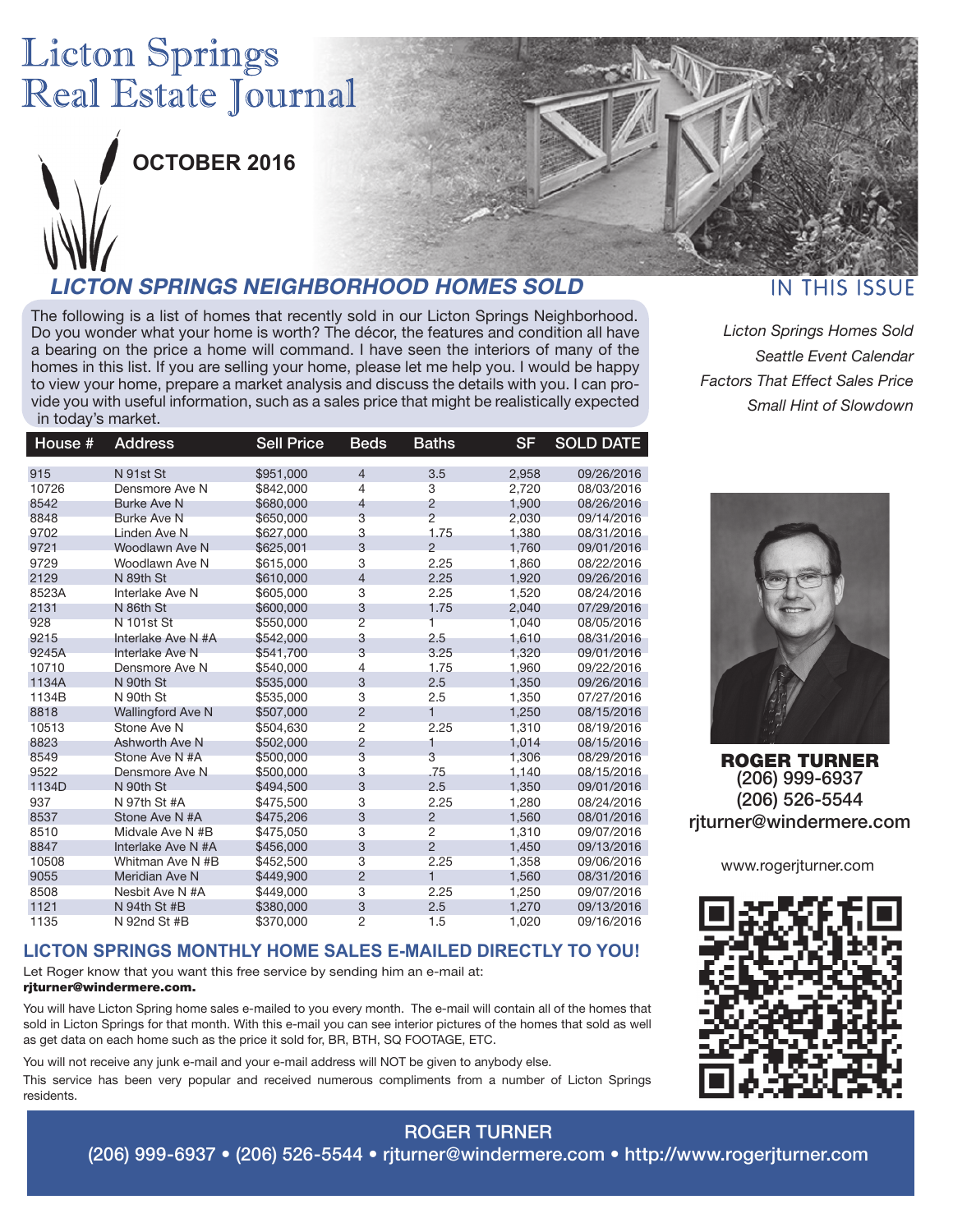### SEATTLE CALENDAR

### PUMPKIN BASH & TRICK OR TREATING AT THE WOODLAND PARK ZOO OCTOBER 29th - 30th

### **9:30 am – 3:00 pm**

It's a Halloween smash for all ages

Pumpkins for the animals, trick-ortreating, and more are in store for little goblins and ghosts at Woodland Park Zoo's family-friendly Pumpkin Bash. See how pumpkins bring out the animals' wild instincts as hippos chomp, meerkats dig, and bears crunch their way through the festive treats.

For More Information visit: http://www.zoo.org/halloween

### NORTHWEST CHOCOLATE FESTIVAL PIER 91 SMITH COVE

Description:Over 80 chocolate tasting workshops, a real working chocolate factory and 21+ lounge Shop for holiday gifts, taste wine, beer & spirits, relax in the chocolate factory, and take a workshop in our globally renown chocolate education program.

Location: Pier 91 Smith Cove

- Date: Sat. & Sun., Nov. 12th-13th
- Time: 10 am 5 pm

For More Information visit: http://www.nwchocolate.com/

# FIVE KEY FACTORS THAT AFFECT THE SALES PRICE OF YOUR HOME

*Source: Windermere Blog, August 31 2016*

Pricing a home for sale is not nearly as simple as most people think. You can't base the price on what the house down the street sold for. You can't depend on tax assessments. Even automatic valuation methods (AVMs), while useful for a rough estimate of value, are unreliable for purposes of pricing a home for sale.

AVMs, like those used by Zillow and Eppraisal, have been used for many years by banks for appraisal purposes. They are derived from algorithms based on past sales. But producers of AVMs agree that they are not accurate indicators of home value. For example, Zillow.com states, "Our data sources may be incomplete or incorrect; also, we have not physically inspected a specific home. Remember, the Zestimate is a starting point and does not consider all the market intricacies that can determine the actual price a house will sell for. It is not an appraisal."

So what does Zillow recommend sellers do instead? The same thing the real estate industry has been advising for decades: Ask a real estate agent who knows your neighborhood to provide you with a comparative market analysis. To accomplish that, I typically consider the following factors—plus others, depending on the house:

#### **1) Location:**

The location of your home will have the biggest impact on how much it can sell for. Identical homes located just blocks apart can fetch significantly different prices based on location-specific conditions unique to each, including: traffic, freeway-access, noise, crime, sun exposure, views, parking, neighboring homes, vacant lots, foreclosures, the number of surrounding rentals, access to quality schools, parks, shops, restaurants and more.

Recommendation: Be willing to price your house for less if it's located in a less desirable area or near a neighborhood nuisance.

#### **2) Condition:**

The majority of buyers are not looking to purchase fixer-uppers, which is why any deferred maintenance and repair issues can also significantly impact the selling price of your home. When your home's condition is different than the average condition of homes in your location, AVMs tend to produce the widest range of error.

Recommendation: Hire a professional home inspector to provide you with a full, written report of everything that needs upgrading, maintenance or repair, then work with your real estate agent to prioritize the list and decide what items are worth completing before the property is listed for sale, and what should be addressed through a lower list price. Also, some defects are best addressed during negotiations with buyers.

#### **3) Widespread appeal:**

If you want to sell your home quickly and for the most money, you have to make it as appealing as possible to the largest pool of prospective buyers. The more universally attractive it is, the greater the interest and the faster competing offers will come.

Recommendation: Hire a professional home stager (not a decorator)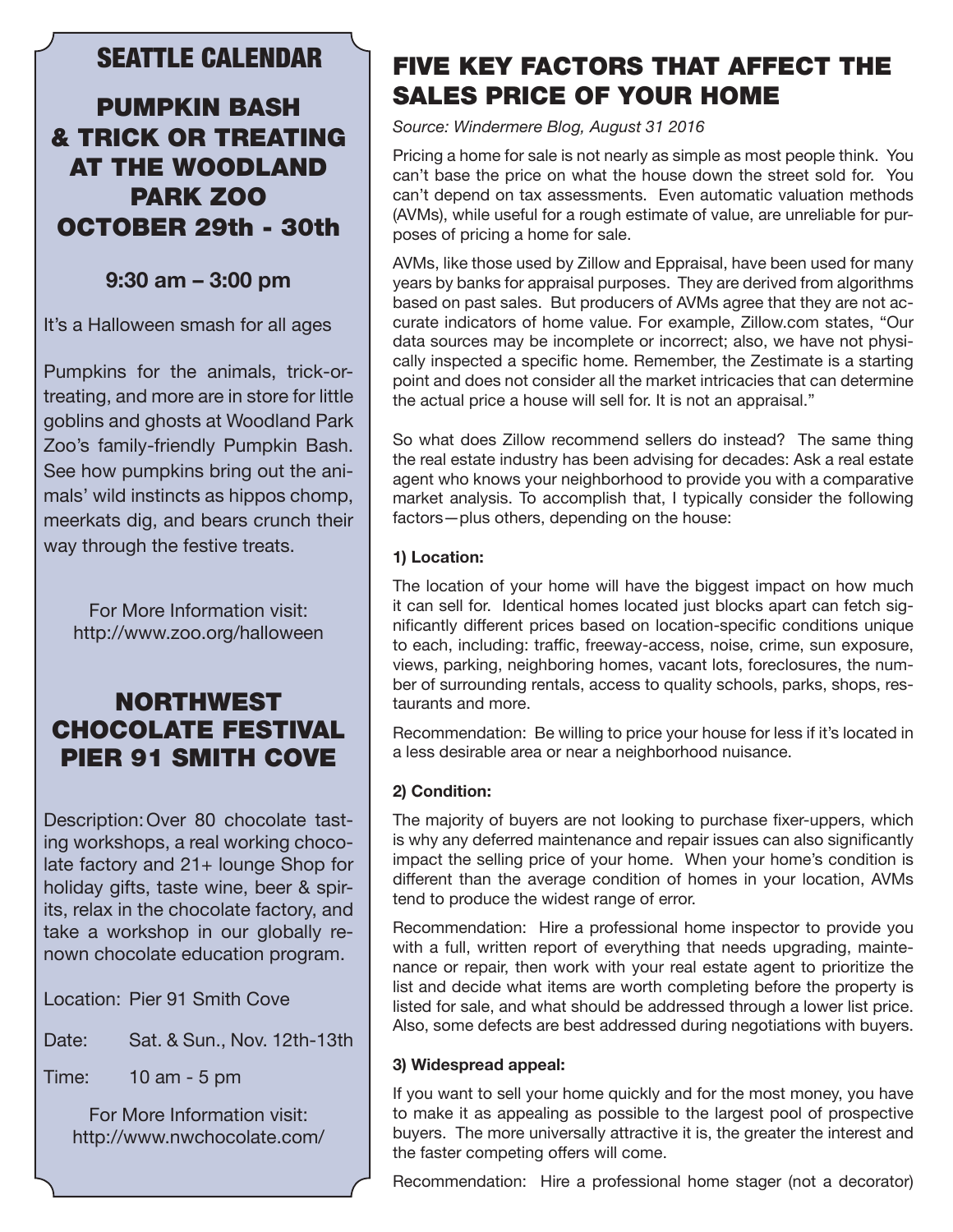to temporarily stage the interior of your home. Also spend time making the exterior look its best: address any peeling paint, make sure the front door/ door hardware is attractive, prune bushes and trees, remove old play equipment and outdoor structures, etc.

#### **4) Compare homes:**

The only neighboring homes that should be used to estimate the value of your home are those that have been carefully selected by a real estate professional with special training, access to all sales records, and indepth knowledge of the neighborhood.

Recommendation: If you're considering selling your home, ask your real estate agent to provide a comparative market analysis.

#### **5) Searchability:**

When working with a prospective buyer, most real estate agents will search the available inventory only for the homes priced at (or less than) their client's maximum, which is typically a round number. If you home is priced slightly above or below that amount (e.g., \$510,000 or \$495,000), it will appear in fewer buyer searches.

Recommendation: Be willing to adjust your selling price to maximize visibility.

Periodic price adjustments: Pricing a home isn't a set-it-and-forget-it proposal. As with any strategy, you need to be prepared to adapt to fast-changing market conditions, new competition, a lack of offers and other outside factors. After listing your house, be ready to adjust your asking price, if necessary.

# SEATTLE HOME-SALE MARKET PROVIDES SMALL HINT OF SLOWDOWN

The number of homes available for sale in the greater Seattle area has shrunk about 13% year over year. That news on its own sounds like bad news for buyers. Compared with the 20% drops that we've seen over the past 18 months, though, it looks like a positive trend. Sellers may finally be getting on board and listing more homes for sale.

Available inventory in the Seattle real estate market has been under two months for over two years. That's not a healthy market, and it has pushed double-digit price increases across the region. A balanced market would have 4-6 months of available homes. Sellers are concerned that after they sell, they'll have trouble finding their next home in this competitive market. It becomes a self-reinforcing cycle. The summer slowdown we're seeing right now may finally be reversing that trend a bit.

That's the feeling on the streets from many real estate brokers. From the MLS board to the Realtor association and brokers' offices, the general murmur is that while the market is still very hot, we can feel a bit of a slowdown in the air. Some buyers are giving up. Some aren't willing to waive all of their contingencies any longer. Cash buyers still win, and big offers still prevail, but buyers are negotiating a bit harder and sellers are playing along.

## YULEFEST NORDIC HOLIDAY CELEBRATION NORDIC HERITAGE MUSEUM

### **3014 NW 67th St, Seattle 98117 Sat. & Sun., Nov. 19th and 20th 10 am - 5 pm**

Yulefest is the annual Nordic Christmas celebration at the Nordic Heritage Museum. Vendors sell hand-crafted wares, and traditional Scandinavian Christmas food and drinks are sold. There is music and dancing, plus a visit from Santa, a raffle with fantastic prizes and a Silent Auction. Yulefest is a 39-year strong tradition in Ballard, and this year's will be bigger and better than ever! Join us from 10am to 5pm both days, Saturday and Sunday, November 19 & 20.

For More Information visit: https://nordicmuseum.org/yulefest

#### **SEATTLE SPORTS SCHEDULE** \*\*\*\*\*\*\*\*\*\*\*\*\*\*\*\*\*\*\*\*\*\*\*\*\*\*\*\*\*\*\*\*\*\*\*\*\*\*\*\*\*\*\*\*\*\*\*\*\*\*\*\*\*

#### **SEATTLE SEAHAWK SCHEDULE** http://seahawks.com/

| 1.111 |               |  |                   |  |  |  |  |  |
|-------|---------------|--|-------------------|--|--|--|--|--|
|       |               |  |                   |  |  |  |  |  |
|       | 10/12 1:25 PM |  | <b>VS ATLANTA</b> |  |  |  |  |  |
| 10/23 | $5:30$ PM     |  | AT STLOUIS        |  |  |  |  |  |
| 10/30 | 10:00 AM      |  | AT NEW ORLEANS    |  |  |  |  |  |
| 11/7  | $5:30$ PM     |  | VS BUFFALO        |  |  |  |  |  |
| 11/13 | $5:30$ PM     |  | AT NEW ENGLAND    |  |  |  |  |  |
| 11/20 | $1:25$ PM     |  | VS EAGLES         |  |  |  |  |  |
| 11/27 | $1:05$ PM     |  | AT TAMPA BAY      |  |  |  |  |  |

#### **WASHINGTON HUSKY SCHEDULE**

| http://gohuskies.com |       |                 |                     |  |  |  |  |
|----------------------|-------|-----------------|---------------------|--|--|--|--|
|                      | 10/8  | 4:30 PM         | AT OREGON           |  |  |  |  |
|                      | 10/22 | TBA             | <b>VS OREGON ST</b> |  |  |  |  |
|                      | 10/29 | TBA             | AT UTAH             |  |  |  |  |
|                      | 11/5  | TBA             | AT CALIFORNIA       |  |  |  |  |
|                      | 11/12 | TBA             | VS USC              |  |  |  |  |
|                      | 11/19 | <b>TBA</b>      | VS ARIZONA ST       |  |  |  |  |
|                      | 11/25 | 12:30 PM AT WSU |                     |  |  |  |  |
|                      |       |                 |                     |  |  |  |  |